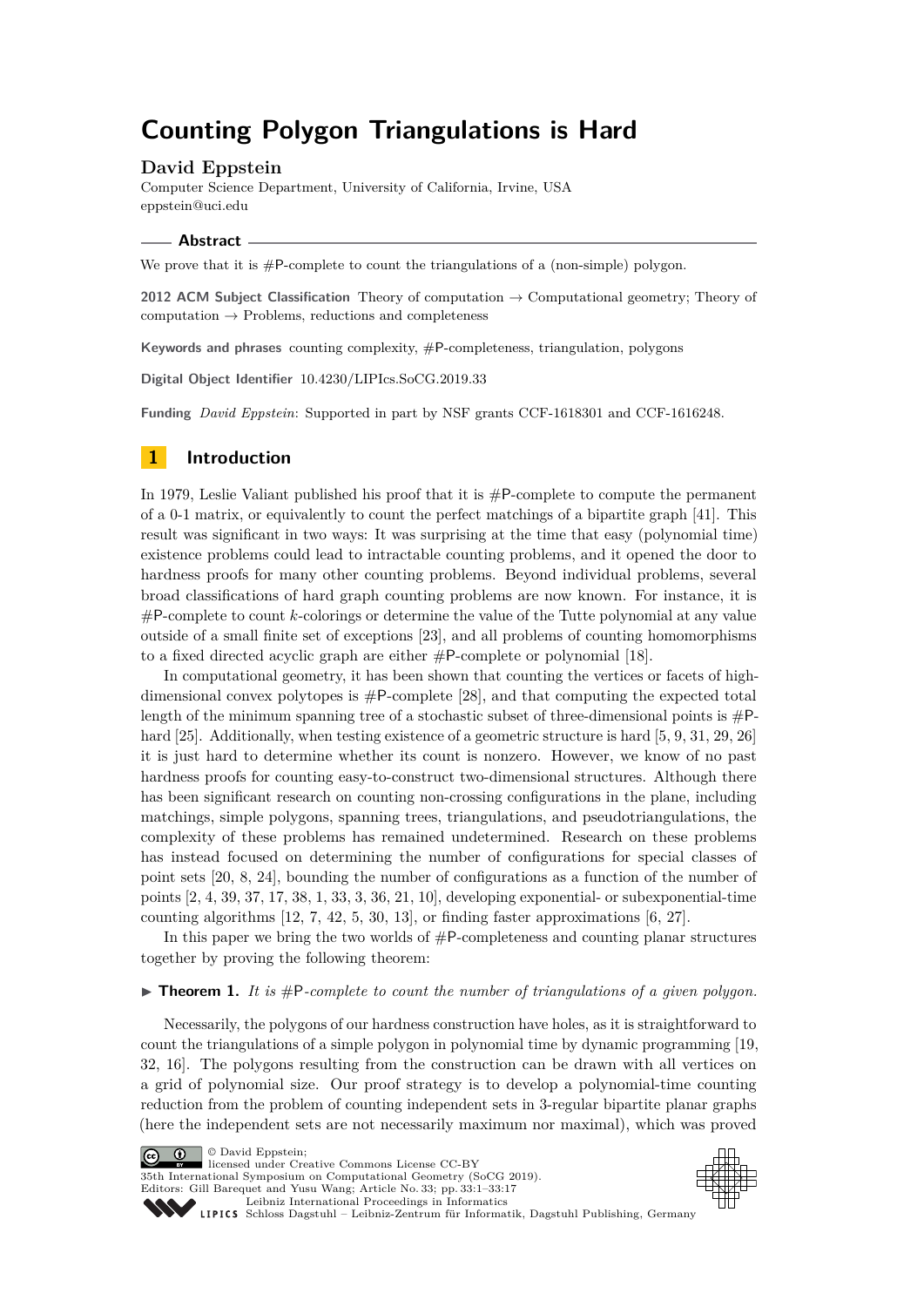#### **33:2 Counting Polygon Triangulations is Hard**

#P-complete by Xia, Zhang, and Zhao [\[43\]](#page-16-4). We reduce counting independent sets in 3-regular planar graphs to counting maximum non-crossing subsets of a special class of line segment arrangements, which we in turn reduce to counting triangulations.

# **2 Preliminaries**

## **2.1 Polygons and triangulation**

A *planar straight-line graph* consists of finitely many closed line segments in the Euclidean plane, disjoint except for shared endpoints. The endpoints of these segments can be interpreted as the vertices, and the segments as the edges, of an undirected graph drawn with straight edges and no crossings in the plane. The *faces* of the planar straight-line graph are the connected components of its complement (that is, maximal connected subsets of the plane that are disjoint from the segments of the graph). In any planar straight-line graph, exactly one unbounded face extends beyond the bounding box of the segments; all other faces are bounded. A segment of the graph forms a *side* of a face if the interior of the segment intersects the topological closure of the face. As with any graph, a planar straight-line graph is *d*-regular if each of its vertices is incident to exactly *d* line segments.

For the purposes of this paper, we define a *polygon P* to be a 2-regular planar straight-line graph in which there is a bounded face  $\phi$  whose sides are all the segments of *P*. If  $\phi$  exists, it is uniquely determined from *P*. We call  $\phi$  the *interior* of *P*. The connected components of the graph are necessarily simple cycles of line segments, exactly one of which separates *φ* from the unbounded face. If there is more than one connected component of the graph, we call the other components *holes*, and if there are no holes we call *P* a *simple polygon*.

We define a *triangulation* of a polygon P to be a planar straight-line graph consisting of the edges of *P* and added segments interior to *P*, all of whose vertices are vertices of *P*, partitioning the interior of *P* into three-sided faces. As is well known, every polygon has a triangulation. A triangulation of an *n*-vertex polygon can be found in  $O(n \log n)$  time, for instance by constrained Delaunay triangulation, and this can be improved to  $O(n \log h)$ for polygons with *h* holes [\[11\]](#page-14-15). The known exponential or sub-exponential algorithms for counting triangulations of point sets [\[7,](#page-14-10) [30\]](#page-15-11) can be adapted to count triangulations of polygons in the same time bounds.

# **2.2 Counting complexity**

The complexity class  $\#P$  is defined as the class of functional algorithmic problems for which the desired output counts the accepting paths of some nondeterministic polynomial-time Turing machine.

<span id="page-1-0"></span> $\blacktriangleright$  **Lemma 2.** *Computing the number of triangulations of a polygon is in*  $\#P$ *.* 

**Proof.** The output is the number of accepting paths of a nondeterministic polynomial-time Turing machine that guesses the set of edges in the triangulation, and verifies that these edges form a triangulation of the input.

 $#P$ -hardness and  $#P$ -completeness are defined using reductions, polynomial-time transformations from one problem *X* (typically already known to be hard) to another problem *Y* that we wish to prove hard. Three types of reduction are in common use for this purpose:

*Turing reductions* consist of an algorithm for solving problem *X* in polynomial time given access to an oracle for solving problem *Y* .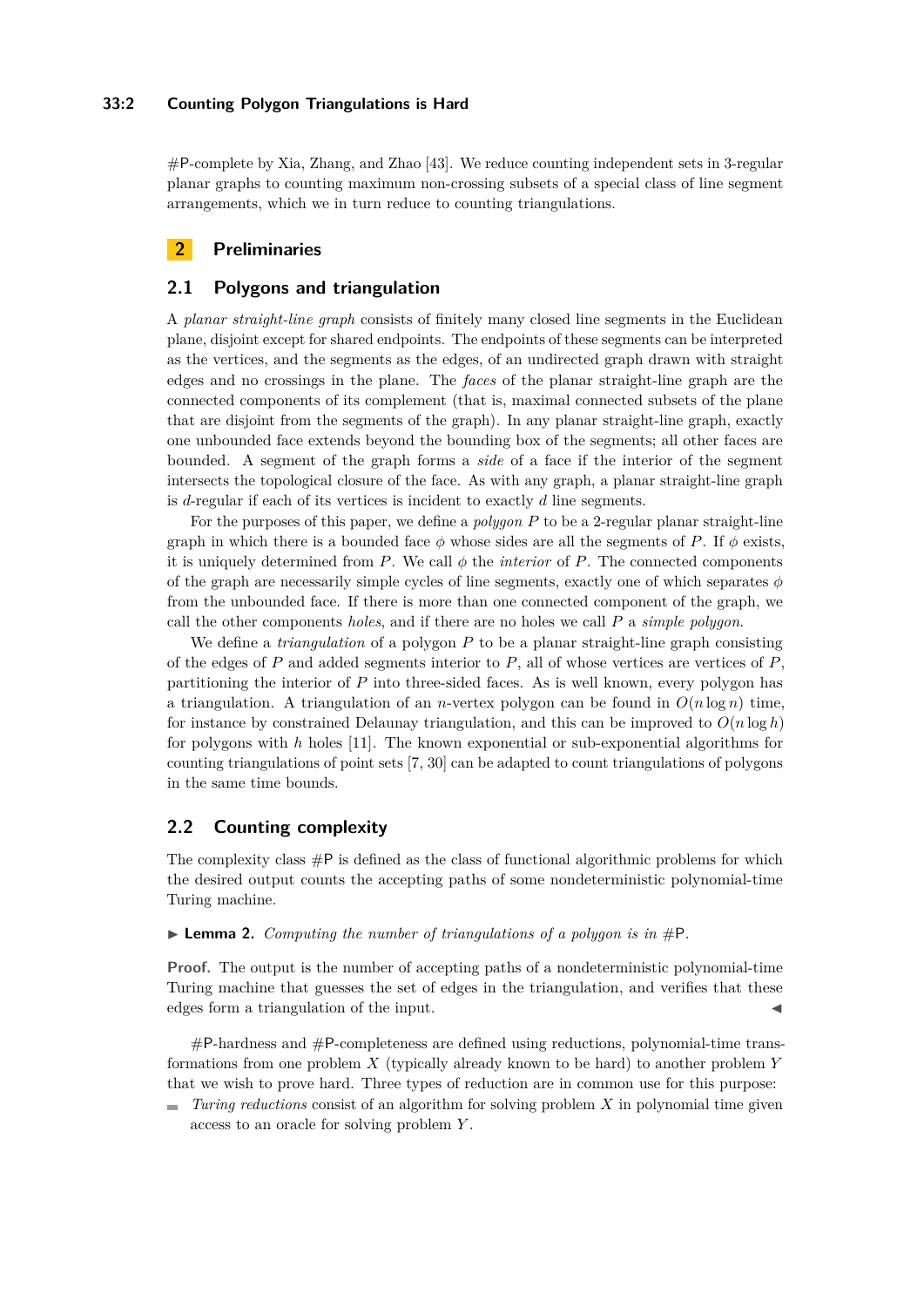- *Polynomial-time counting reductions* consist of two polynomial-time transformations: a transformation  $\sigma$  that transforms inputs to X into inputs to Y, and a second transformation  $\tau$  that transforms outputs of *Y* back to outputs of *X*. The reduction is valid if, for every input *χ* to problem *X*,  $\tau(Y(\sigma(\chi))) = X(\chi)$ .
- *Parsimonious reductions* consist of a polynomial-time transformation from inputs of *X*  $\mathbf{r}$ to inputs of *Y* that preserve the exact solution value.

A problem *Y* is defined to be #P-hard for a given class of reductions if every problem *X* in  $\#P$  has a reduction to *Y*. *Y* is  $\#P$ -complete if, in addition, *Y* is itself in  $\#P$ . Composing two reductions of the same type produces another reduction, so we will generally prove #P-hardness or #P-completeness by finding a single reduction from a known-hard problem and composing it with the reductions from everything else in  $\#P$  to that known-hard problem.

The reductions that we construct in this work will be polynomial-time counting reductions. However, we rely on earlier work on #P-completeness of graph problems that uses the weaker notion of Turing reductions. Therefore, we will prove that our geometric problems are  $#P$ -complete under Turing reductions. If the graph-theoretic results are strengthened to use counting reductions (and in particular if counting maximum independent sets in regular planar graphs is #P-complete under counting reductions) then the same strengthening will apply as well to counting triangulations. For the remainder of this paper, however, whenever we refer to  $\#P$ -hardness or  $\#P$ -completeness, it will be under Turing reductions.

## **2.3 Counting independent sets**

Xia, Zhang, and Zhao  $[43]$  proved that it is  $#P$ -complete to count the vertex covers in a connected 3-regular bipartite planar graph (subsets of vertices that touch all edges). A set of vertices is a vertex cover if and only if its complement is an independent set, so it immediately follows that it is also #P-complete to count independent sets in the same graphs (the counts are the same). It is also #P-complete to find the number of *maximum* independent sets in a planar bipartite graph of maximum degree three [\[40\]](#page-16-5), but for our purposes the regularity of the graph is more important than the maximality of the independent set.

# **3 Red–blue arrangements**

In this section we define and prove hard a counting problem that will be an intermediate step in our hardness proof for triangulations. It involves counting maximum non-crossing subsets of certain special line segment arrangements. Counting maximum non-crossing subsets of arbitrary line segment arrangements can easily be shown to be hard: It follows from the hardness of counting maximum independent sets in planar graphs [\[40\]](#page-16-5) and from the proof of Scheinerman's conjecture that every planar graph can be represented as an intersection graph of line segments [\[34,](#page-15-14) [14\]](#page-14-16). So the significance of the reduction that we describe in this section is that it provides arrangements with a highly constrained form, a form that will be useful in our eventual reduction to counting triangulations.

▶ **Definition 3.** We define a red–blue arrangement to be a collection of finitely many line *segments in the plane (specified by the Cartesian coordinates of their endpoints) with the following properties:*

- *Each line segment is assigned a color, either red or blue.*
- *Each intersection point of two segments is a proper crossing point of exactly two segments.*  $\sim$
- *Each blue segment is crossed by exactly two other segments, both red.*
- *Each red segment is crossed by exactly three other segments, in the order blue–red–blue.*  $\sim$
- *The union of the segments forms a connected subset of the plane.*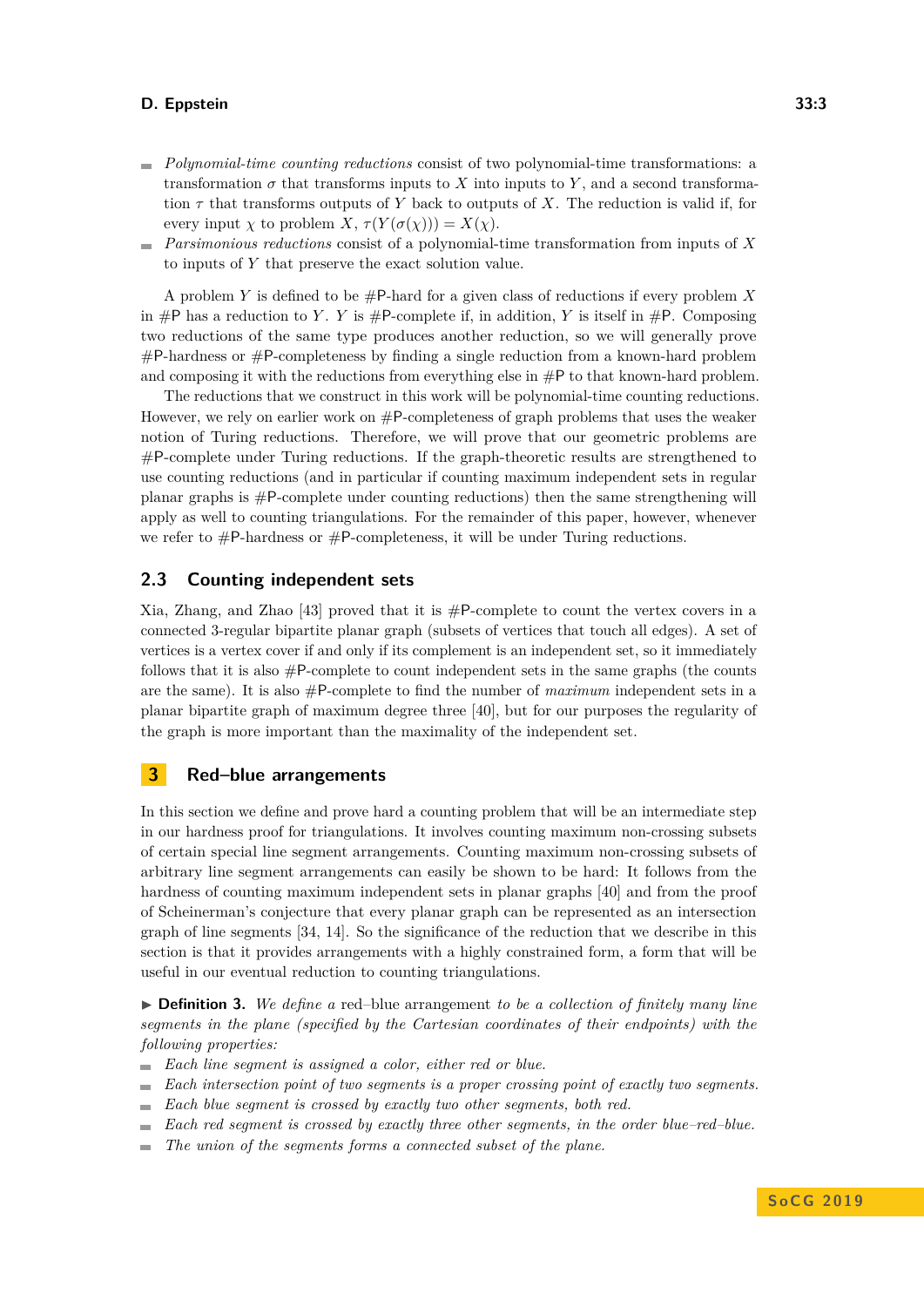<span id="page-3-0"></span>

**Figure 1** Transformation from a 3-regular planar graph *G* to a red–blue arrangement. Left: the gadgets for edges and vertices of the graph. Right: an example of the whole arrangement for the graph of a triangular prism.

See the right side of [Figure 1](#page-3-0) for an example. We will be interested in the maximum non-crossing subsets of such an arrangement: sets of as many segments as possible, no two of which cross.

In a red–blue arrangement, consider the graph whose vertices represent line segments and whose edges represent bichromatic crossings (crossings between a red segment and a blue segment). Then this graph is a disjoint union of cycles, each of which has even length with vertices alternating between red and blue. We call the cycles of this graph *alternating cycles* of the arrangement.

<span id="page-3-1"></span>▶ **Lemma 4.** *Every red–blue arrangement has equal numbers of red and blue segments. If there are n red and n blue segments, the maximum non-crossing subsets of the arrangement all have exactly n segments. Within each alternating cycle of the arrangement, a maximum non-crossing subset must use a monochromatic subset of the cycle (either all the red segments of the cycle, or all the blue segments of the cycle).*

**Proof.** The equal numbers of red and blue segments in the whole arrangement follow from the decomposition of the arrangement into alternating cycles and the equal numbers within each cycle. Within a single cycle, there are exactly two maximum non-crossing subsets, the subsets of red and of blue segments, each of which uses exactly half of the segments of the cycle. Therefore, no non-crossing subset of the whole arrangement can include more than *n* segments (half of the total), and a non-crossing subset that uses exactly *n* segments must be monochromatic within each alternating cycle. There exists at least one non-crossing subset of exactly *n* segments, namely the set of blue segments.

Given a connected 3-regular planar graph *G*, we will construct a red–blue arrangement *A<sup>G</sup>* from it, as follows.

We begin by finding a straight-line drawing of *G*. We then replace each vertex *v* of *G* by a twelve-segment alternating cycle [\(Figure 1,](#page-3-0) lower left). Each edge of *G* incident to *v* will have two red segments on either side of it, within the two faces bounded by that edge, and these segments form the six red segments of the alternating cycle. Three blue segments, drawn near *v* within the three faces incident to *v*, connect pairs of red segments within each face. Another three blue segments cross the three edges incident to *v* (which are not themselves part of the arrangement) and connect the two red segments on either side of the edge.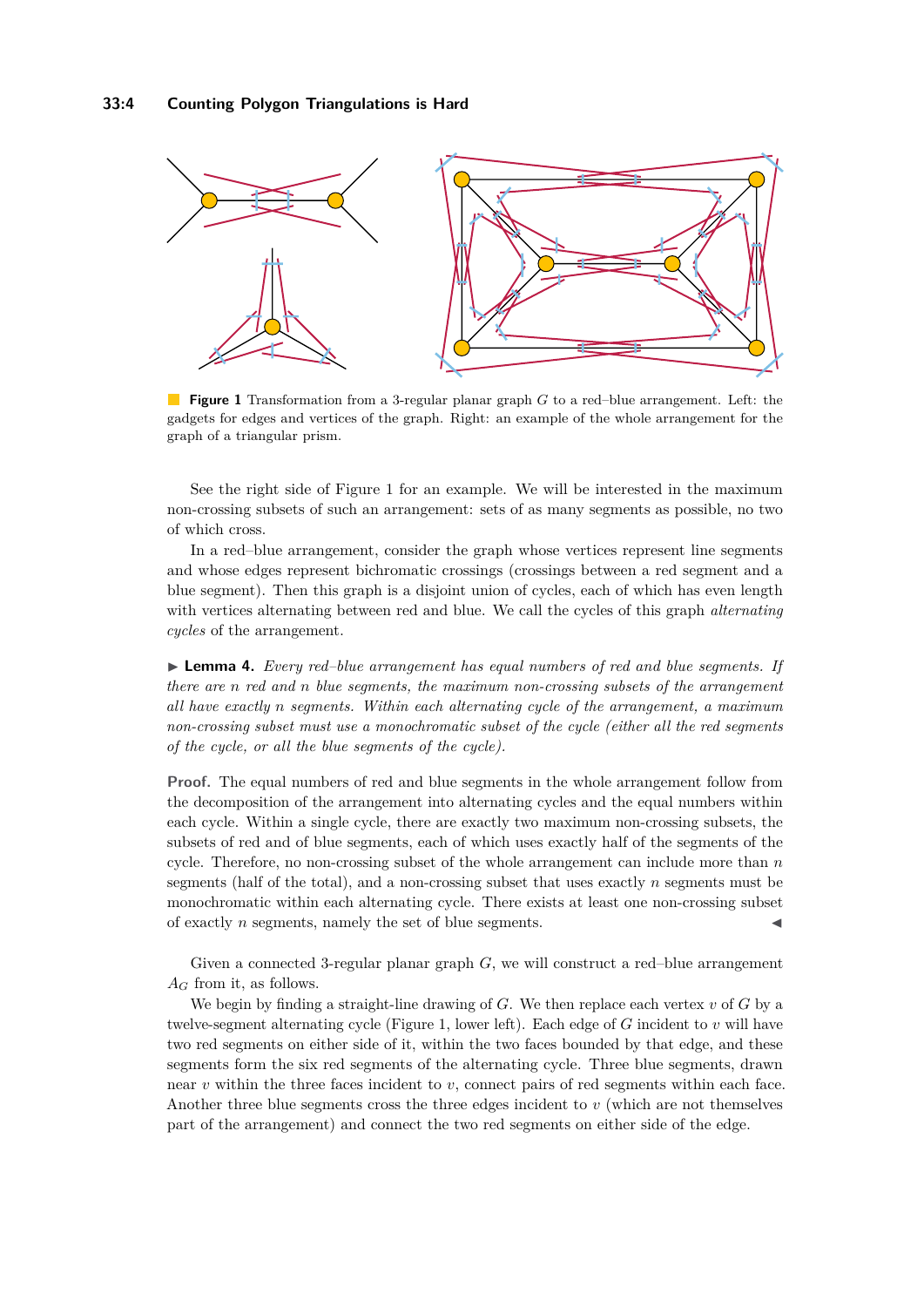In this way, each edge *uv* of *G* will have four red segments near it (two on each side from each of its two endpoints) and two blue segments crossing it (one from each endpoint). We arrange these segments so that, on each side of *uv*, the two red segments cross, and there are no other crossings except those in the alternating cycles [\(Figure 1,](#page-3-0) upper left). An example of the whole red–blue arrangement produced by these rules is shown in [Figure 1,](#page-3-0) right.

By using an initial drawing of *G* within an  $n \times n$  unit grid, where *n* is the number of vertices of *G* [\[35,](#page-15-15) [15\]](#page-14-17), and then scaling the grid by a polynomial factor, we can create room to place each segment of the corresponding red–blue arrangement near its corresponding edge or vertex in the drawing of *G*, with integer coordinates for its endpoints. In this way, the entire construction can be performed in polynomial time, using segments whose endpoints have integer coordinates of polynomial magnitude. Because the coordinates are small integers, the angles between any two crossing segments will be at least inverse-polynomial. We omit the details.

<span id="page-4-0"></span> $\blacktriangleright$  **Lemma 5.** Let *G* be a connected 3-regular planar graph, and let  $A_G$  be constructed from *G as above. Then the independent sets of G correspond one-for-one with the maximum noncrossing subsets of AG, with an independent set having size k if and only if the corresponding non-crossing subset has exactly* 6*k red segments.*

**Proof.** Given an independent set *Z* in *G*, one can construct a non-crossing subset of *A<sup>G</sup>* of size *n*, with  $6|Z|$  red segments, by choosing all the red segments in the alternating cycles around members of *Z*, and all the blue segments in the remaining alternating cycles. Because *Z* includes no two adjacent vertices, the subsets chosen in this way will be non-crossing. *Z* can be recovered as the set of vertices from which we used red segments of alternating cycles, so the correspondence from independent sets to non-crossing subset constructed in this way is one-to-one.

By [Lemma 4,](#page-3-1) these non-crossing subsets are maximum. By the same lemma, every maximum non-crossing subset consists of red segments in the alternating cycles of some vertices of *G* and blue segments in the remaining alternating cycles. No two adjacent vertices of *G* can have their red segments chosen as that would produce a crossing, so there are no maximum non-crossing subsets other than the ones coming from independent sets of  $G$ .

This leads to the main result of this section:

<span id="page-4-1"></span>► **Lemma 6.** *It is #P-complete to compute the number of maximum non-crossing subsets of a red–blue arrangement A.*

**Proof.** The problem is clearly in  $#P$ . By [Lemma 5,](#page-4-0) the construction of the red–blue arrangement  $A_G$  from a 3-regular planar graph  $G$  is a parsimonious reduction from the known #P-complete problem of counting independent sets in 3-regular planar graphs.

## **4 Reduction to triangulation**

In this section we describe our reduction from line segment arrangements to polygons. The rough idea is to thicken each segment of the given red–blue arrangement to a rectangle with rounded ends, and form the union of these rectangles. In the part of the polygon formed from each segment, many more triangulations will use diagonals running end-to-end along the segment than triangulations that do not, causing most triangulations to correspond to sets of diagonals from a maximum non-crossing subset of the arrangement. With a careful choice of the shapes of the thickened segments in this construction, we can recover the number of maximum non-crossing subsets of the arrangement from the number of triangulations.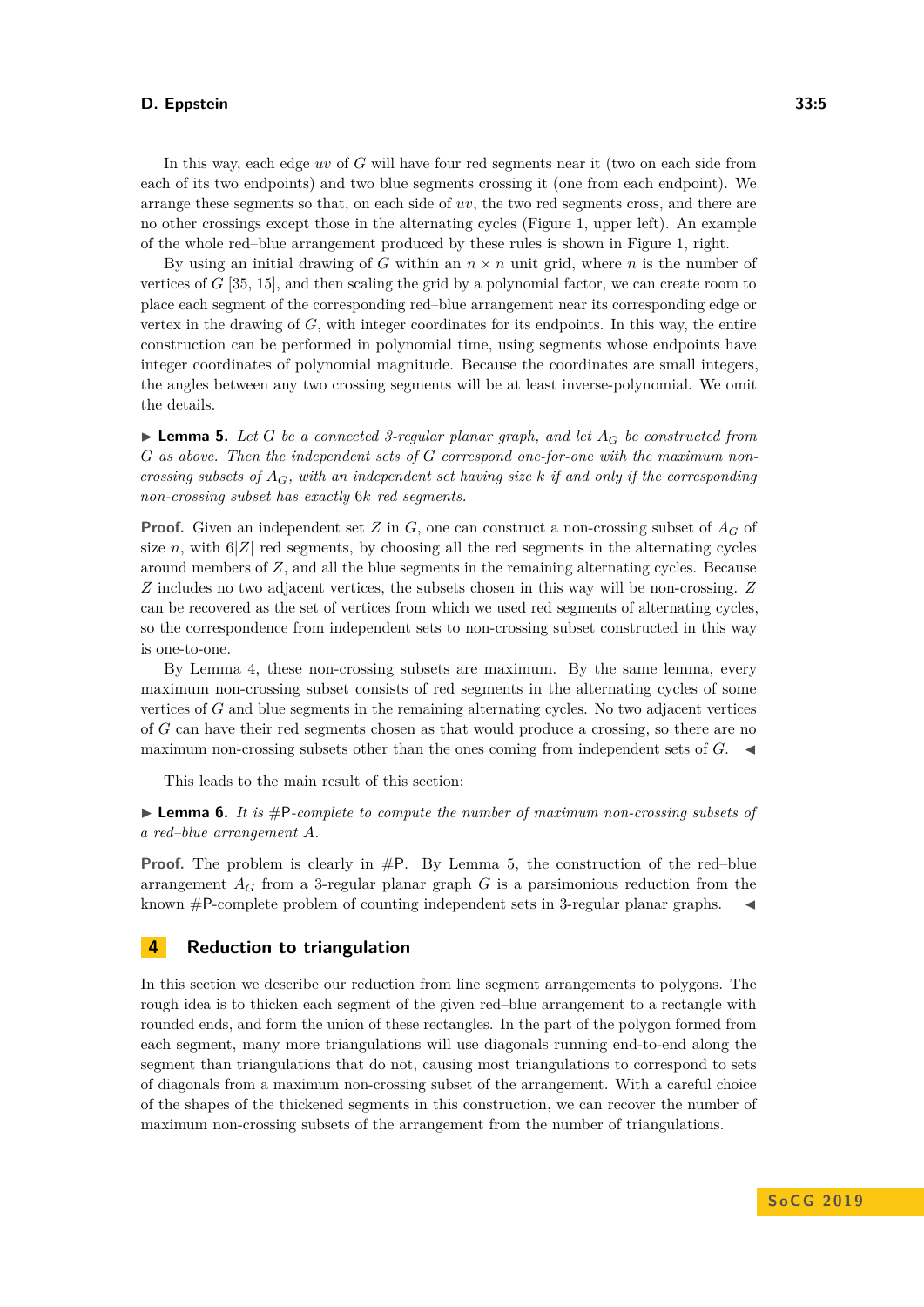<span id="page-5-0"></span>

**Figure 2** Polygonal gadgets for replacing the red segments (top) and blue segments (bottom) of a red–blue arrangement.

## **4.1 From segments to polygons**

The gadgets that we use to replace the red and blue segments of a red–blue arrangement are shown (not to scale) in [Figure 2.](#page-5-0) They resemble the cross-section of a telescope, and we have named their parts accordingly. Each gadget consists of *O*(1) vertices spaced along two convex curves, which we call the tube. These two curves bend slightly outwards from each other, but both remain close to the center line of the gadget. Consecutive pairs of points are connected to each other along the tube, leaving either three gaps (for red segments) or two gaps (for blue segments) where other segments of the arrangement cross the given segment. The two vertices on each side of each gap are shared with the gadget for the crossing segment.

At the ends of the tubes, the two convex curves are connected to each other by two concave curves (the lenses of the gadget), each containing larger numbers of vertices that are connected consecutively to each other without gaps. Each blue lens has some number *a* of vertices, and each red lens has some larger number  $a + b$  of vertices, where  $a$  and  $b$  are both positive integers to be determined later as a function of the number of segments in the arrangement. The key geometric properties of these gadgets are:

- Each gadget forms a collection of polygonal chains whose internal vertices (the vertices that are not the end-point of any of the chains) are not part of any other gadget and whose endpoints are part of exactly one other gadget. The union of all the gadgets of the arrangement forms a single polygon (with holes).
- Each vertex of the lens at one end of the gadget is visible within the polygon to each m. vertex of the lens at the other end of the gadget, and to each vertex of the tube of the gadget, but not to any vertices of its own lens that it is non-adjacent to.
- $\blacksquare$  All of the vertices that are visible to a vertex of the lens of a gadget belong to the same gadget. (This is not an automatic property of the gadgets as drawn, but can be achieved by making the gadgets sufficiently narrow relative to the spacing of points along their tubes, depending on the angles at which different segments cross each other.)
- Each pair of points that are visible to each other are both part of one gadget. (Again,  $\mathcal{L}_{\mathcal{A}}$ this is not an automatic property, but can be achieved by using narrow-enough gadgets.)

We denote by *P<sup>A</sup>* the polygon obtained by replacing each segment of a red–blue arrangement *A* by a gadget. [Figure 3](#page-6-0) gives an example of a red–blue arrangement *A* and its corresponding polygon *PA*, drawn approximately and schematically (not to scale).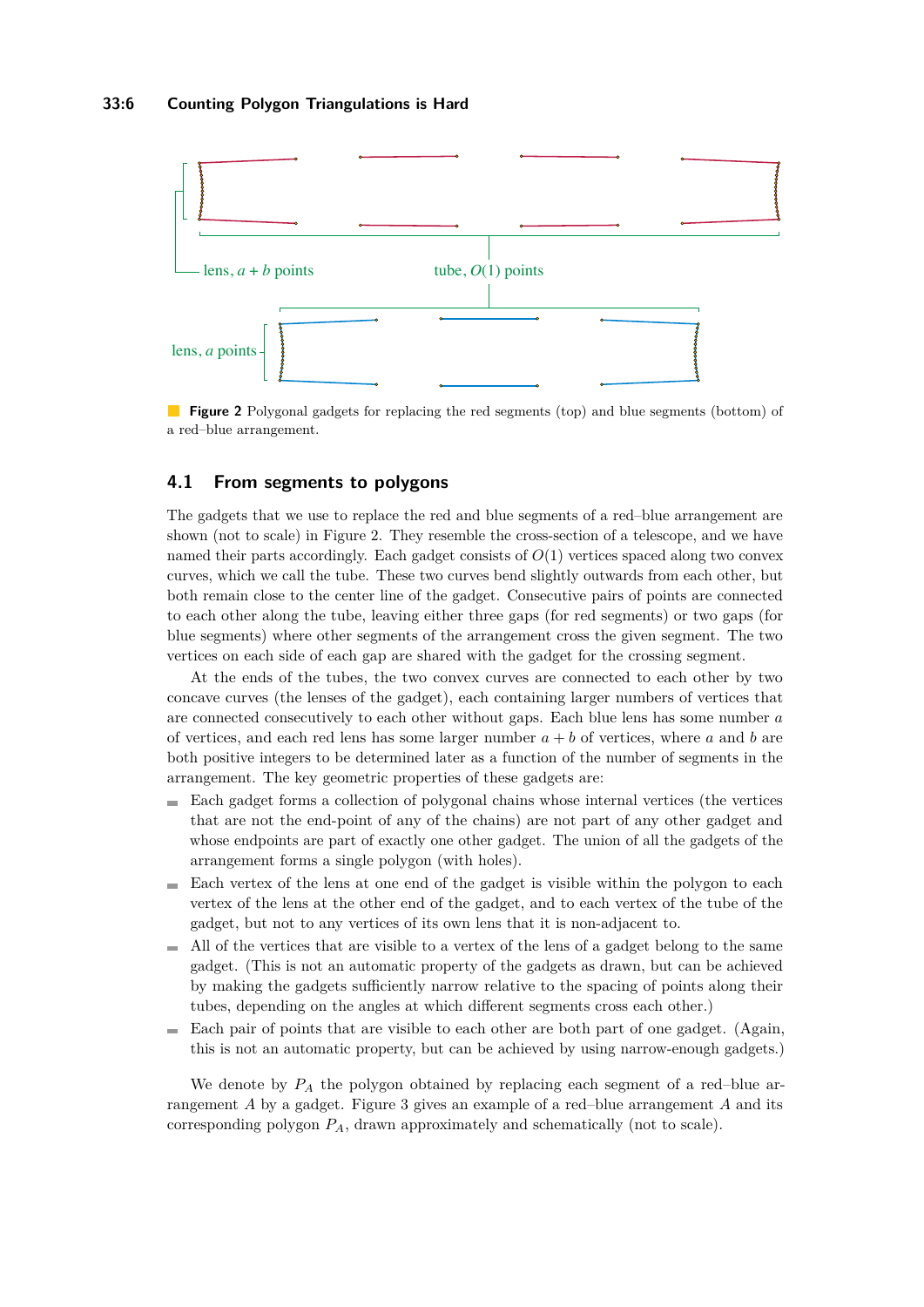<span id="page-6-0"></span>

**Figure 3** A red–blue arrangement *A* and the polygon *P<sup>A</sup>* obtained from it by replacing its segments by gadgets (schematic view, not to scale).

As long as the segments of *A* have endpoints whose coordinates are integers of polynomial magnitude, and the parameters *a* and *b* are chosen to also be of polynomial magnitude, it will be possible to carry out the construction of *P<sup>A</sup>* from *A* in polynomial time and for the coordinates of the resulting polygon to be integers of (larger) polynomial magnitude. We omit the details.

## **4.2 Triangulation within a gadget**

For a triangulation *T* of a polygon *PA*, and a gadget *S* of *P<sup>A</sup>* corresponding to a segment *s* of *A*, we define the *local part* of *T* in *S* to be the set of triangles that have a side on one of the two lenses of *S*. We say that segment *s* is *active* in *T* if its local part includes at least one triangle that touches both lenses of *S*, and that *s* is *passive* otherwise.

<span id="page-6-1"></span>▶ **Lemma 7.** *The active segments of a triangulation form a non-crossing set.* 

**Proof.** If two segments cross, any lens-to-lens triangle within one segment crosses any lens-to-lens triangle of the other. But in a triangulation, no two triangles can cross each  $\bullet$  other.

<span id="page-6-2"></span> $\blacktriangleright$  **Lemma 8.** Let T be a triangulation of  $P_A$ , let s be an active segment of T, let S be the *corresponding gadget, and let* Π*<sup>S</sup> be the polygon formed by intersecting P<sup>A</sup> with the convex hull of S. Then the intersection of T and*  $\Pi_S$  *is a triangulation of*  $\Pi_S$ *.* 

**Proof.** By the construction of  $P_A$ , every edge of *T* must belong to a single gadget (as there are no other visibilities between pairs of vertices in  $P_A$ ). By the same argument as in [Lemma 7,](#page-6-1) no segment with its endpoints in a single other gadget than  $S$  can cross  $\Pi_S$ . Therefore, all edges of *T* that include an interior point of Π*<sup>S</sup>* must connect two vertices of *S*, and lie within  $\Pi_S$ . It follows that all triangles of *T* that include an interior point of  $\Pi_S$  must also lie within  $\Pi_S$ , so that *T* restricts to a triangulation of  $\Pi_S$ .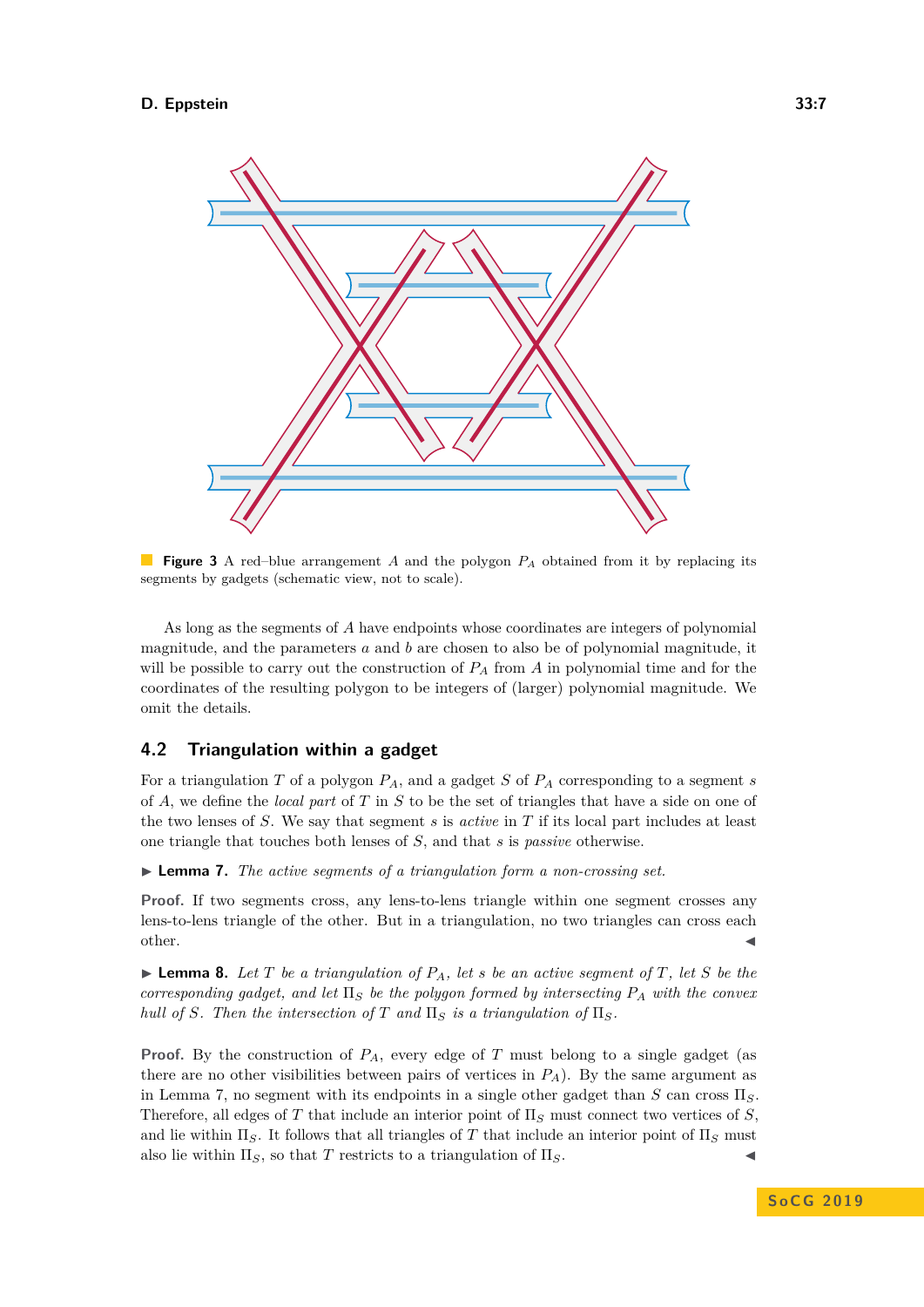<span id="page-7-2"></span>

**Figure 4** Illustration for [Lemma 10:](#page-7-0) Closing off a lens by connecting the endpoints of its path (red dashed edge) forms a polygon with as many distinct triangulations as lens vertices.

<span id="page-7-1"></span> $\triangleright$  **Corollary 9.** Let T be a triangulation of  $P_A$ , and let L be a lens in polygonal chain  $C_L$  of *a gadget S. Suppose that some active segment of T separates C<sup>L</sup> from the rest of S. Let* Π*<sup>L</sup> be the polygon formed from C by adding one more edge connecting the two endpoints of C. Then T intersects*  $\Pi_L$  *in a triangulation of*  $\Pi_L$ *.* 

**Proof.** By [Lemma 8,](#page-6-2) *T* contains the edge connecting the endpoints of *C*. This edge separates Π*<sup>L</sup>* from the rest of the polygon, so each triangle of *T* must lie either entirely within or entirely outside Π*L*. But the triangles within Π*<sup>L</sup>* cover Π*<sup>L</sup>* (as the triangles of *T* cover all of  $P_A$ ) so they form a triangulation of  $\Pi_L$ .

These claims already allow us to produce a precise count of the triangulations whose active segments form a maximum non-crossing subset, as a function of the number of red segments in the subset, which we will do in the next section. However, we also need to bound the number of triangulations with smaller sets of active segments, and show that (with an appropriate choice of the parameters *a* and *b*) they form a negligible number of triangulations compared to the ones coming from maximum non-crossing subsets.

# **4.3 Counting within a gadget**

It is straightforward to count triangulations of the polygon formed by a single lens:

<span id="page-7-0"></span> $\blacktriangleright$  **Lemma 10.** Let  $\Pi_L$  be the polygon formed from a lens by closing its path off by a single *edge uv*, as in [Corollary 9.](#page-7-1) Then the number of distinct triangulations of  $\Pi_L$  *equals the number of vertices of the lens (a for a blue lens,*  $a + b$  *for a red lens).* 

**Proof.** Any triangulation of  $\Pi_L$  is completely determined by the choice of apex of the triangle that has *uv* as one of its sides. All the remaining edges of the triangulation must each connect one vertex of the lens to the remaining visible endpoint of *uv*, the only vertex visible to that lens vertex [\(Figure 4\)](#page-7-2). The number of choices for the apex equals the number of lens vertices.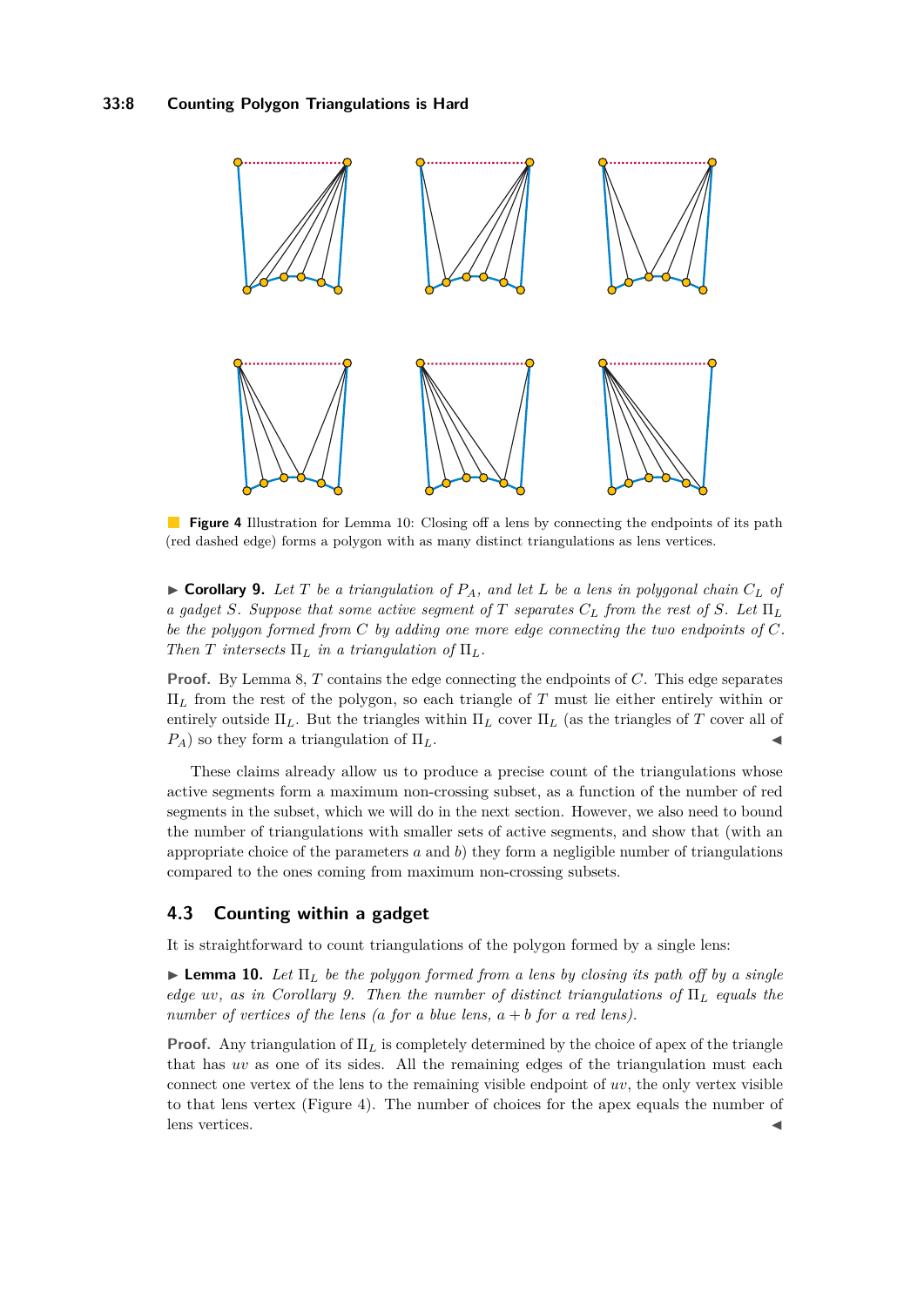<span id="page-8-0"></span>

**Figure 5** Encoding a triangulation of the convex hull of two lenses by a sequence of bits.

More generally, for any passive segment, we have:

 $\blacktriangleright$  **Lemma 11.** Let *S* be the gadget of segment *s*. Then the number of combinatorially distinct *ways to choose the local part in S of a triangulation of P<sup>A</sup> for which s is passive is polynomial in the number of lens vertices of S.*

**Proof.** Recall that the triangles of the local part each have one lens edge as one of their sides. Within each lens, the only choice is where to place the apex of each of these triangles. There are  $O(1)$  choices of apex vertex, and within each lens the edges whose triangles have a given apex must form a contiguous subsequence. There are only polynomially many ways of partitioning the sequences of lens edges into a constant number of contiguous subsequences.

A similar argument also shows:

<span id="page-8-1"></span> $\blacktriangleright$  **Lemma 12.** Let *T* be a triangulation of  $P_A$  and let *S* be a gadget of  $P_A$ *. Then only*  $O(1)$ *vertices of S can participate in triangles of T which are not part of the local part of T in S.*

**Proof.** *S* has *O*(1) vertices outside of its two lenses, so it has *O*(1) non-lens vertices that can participate in non-local triangles. A lens vertex can participate in a non-local triangle in one of two ways: either the triangle has one lens vertex and two non-lens vertices, or it has two vertices from opposite lenses and one non-lens vertex. There are *O*(1) edges of *T* between non-lens vertices of *S*, each of which is part of two triangles in  $T$ , so there are  $O(1)$ triangles in  $S \cap T$  with only one lens vertex. Each non-lens vertex of *S* can participate in only one triangle whose other two vertices are on opposite lenses, so again there are  $O(1)$ triangles of this type. Therefore, there are  $O(1)$  lens vertices in non-local triangles.

It is sufficiently messy to count the triangulations of active gadgets that we provide here only approximate bounds. However, the exact number of triangulations can be found in polynomial time using the algorithm for counting triangulations of simple polygons [\[19,](#page-14-13) [32,](#page-15-13) [16\]](#page-14-14).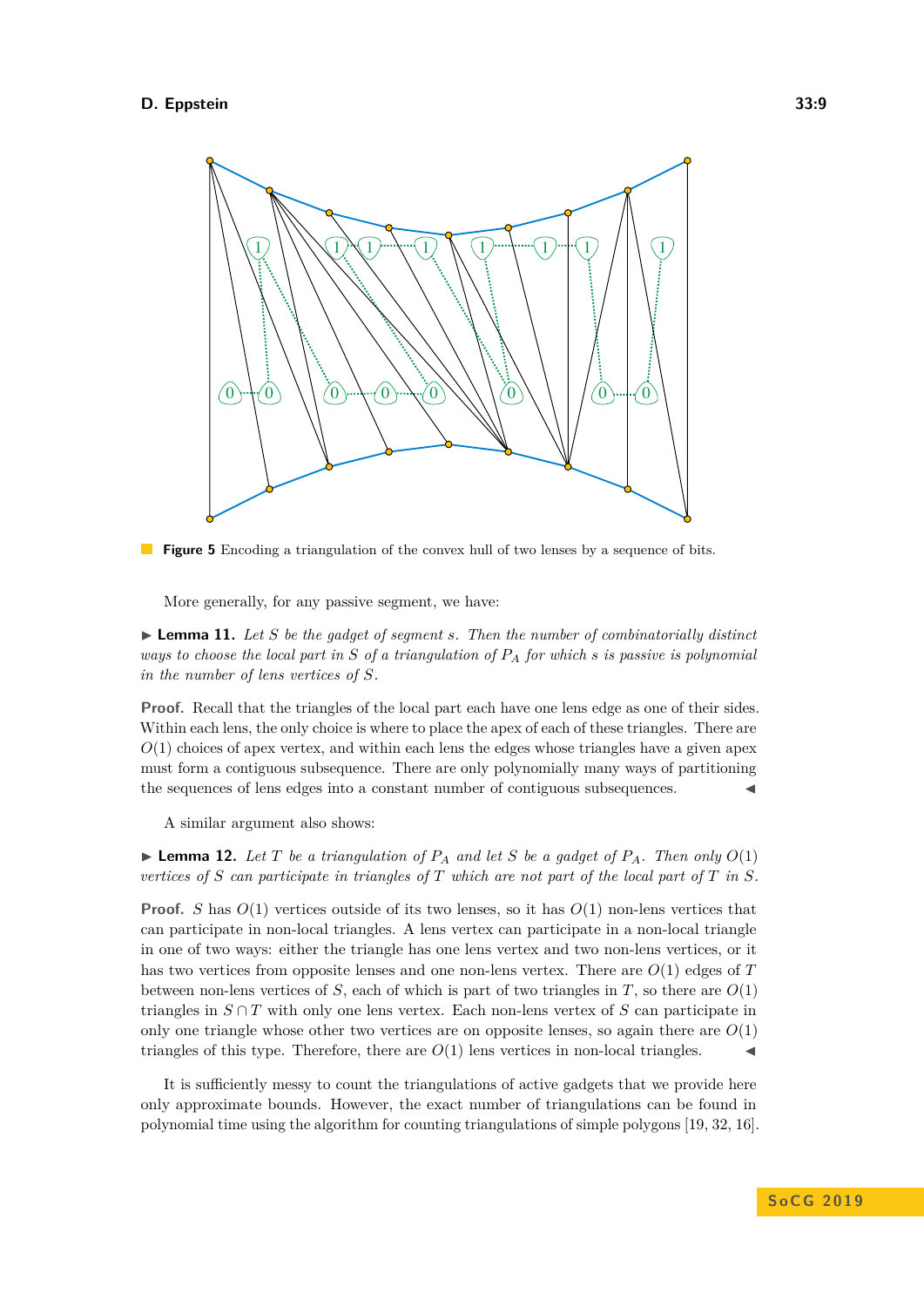<span id="page-9-0"></span>

**Figure 6** Encoding the local part of a triangulation by a sequence of bits.

<span id="page-9-1"></span> $\blacktriangleright$  **Lemma 13.** Let  $\Pi_S$  be the polygon formed by intersecting polygon  $P_A$  with the convex hull *of gadget S*, as in [Lemma 8.](#page-6-2) Let  $\ell$  be the number of lens vertices of  $\Pi_S$  (2*a for a blue gadget,*  $2a + 2b$  *for a red gadget*). Then the number of triangulations of  $\Pi_S$  *is*  $\Theta(2^{\ell}/\sqrt{\ell})$ .

**Proof.** One can obtain  $\Omega(2^{\ell}/\sqrt{\epsilon})$  $\ell$ ) triangulations by choosing a maximal set of non-crossing lens-to-lens diagonals in Π*S*, which form the edges of a triangulation of the convex hull of the two lenses, and then choosing arbitrarily a triangulation of the remaining polygons of  $O(1)$  vertices on either side of the convex hull of the two lenses. The triangles within any triangulation of the convex hull of the two lenses have a path as their dual graph, and if they are ordered along the path then the triangulation itself is determined by a sequence of bits (one bit per triangle) that denote whether each triangle includes an edge of one lens or of the other lens [\[22\]](#page-14-18) [\(Figure 5\)](#page-8-0). There are  $\ell - 2$  bits in the sequence, exactly half of which must be zeros and half of which must be ones, so the number of these triangulations is

$$
\binom{\ell-2}{(\ell-2)/2} = \Omega\left(\frac{2^{\ell}}{\sqrt{\ell}}\right).
$$

In the other direction, we can produce an overestimate of the number of distinct local parts of triangulations of Π*<sup>S</sup>* by a similar method of counting balanced binary strings of slightly greater length. As in [Figure 5,](#page-8-0) consider one of the two lenses as being "upper" (labeled by 1's in the binary string) and the other as being "lower" (labeled by 0's). Similarly, we can describe the two sides of the tube of the gadget as being left or right. Suppose also that each side of a tube of the given gadget has *t* internal vertices (vertices that do not belong to either lens). We describe the local part of a triangulation by a sequence of bits, as follows [\(Figure 6\)](#page-9-0):

- $\bullet$  *t* blocks of 0-bits, each terminated by a single 1-bit, specifying how many edges of the lower lens form triangles whose apex is at each of the internal vertices of the left tube.
- *t* blocks of 1-bits, each terminated by a single 0-bit, specifying how many edges of the m. upper lens form triangles whose apex is at each of the internal vertices of the left tube.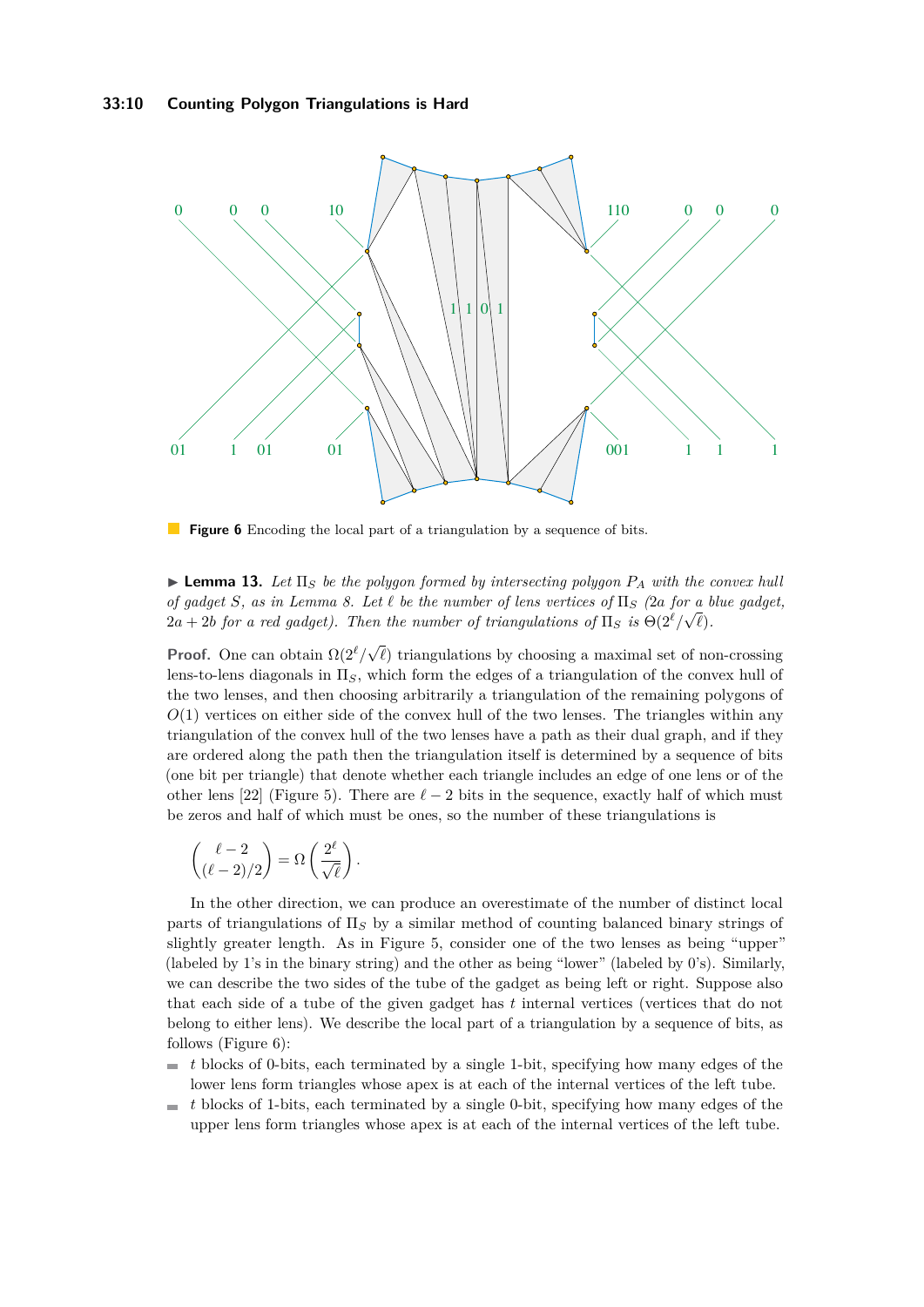<span id="page-10-0"></span>

 $\mathcal{L}(\mathcal{A})$ **Figure 7** The twelve-sided polygon in the center of two crossing red gadgets.

- $\blacksquare$  A sequence of bits as before describing the left-to-right sequence of triangles that have all three vertices on the two lenses, with a 0-bit for a triangle with a side on the lower lens and a 1-bit for a triangle with a side on the upper lens.
- $\bullet$  *t* blocks of 0-bits, each terminated by a single 1-bit, specifying how many edges of the lower lens form triangles whose apex is at each of the internal vertices of the right tube.
- *t* blocks of 1-bits, each terminated by a single 0-bit, specifying how many edges of the  $\mathbf{r}$ upper lens form triangles whose apex is at each of the internal vertices of the right tube. The resulting sequence of bits uniquely describes each distinct local part, has  $2\ell - 2 + 4t$ bits, and has equal numbers of 0- and 1-bits. Not all such sequences of bits describe a valid local part (they may specify triangles connecting the lower and upper lenses to the tubes that cross each other) but this is non-problematic. There are  $O(2^{\ell}/\sqrt{\ell})$  possible sequences of bits of this type, so there are  $O(2^{\ell}/\sqrt{\ell})$  local parts of triangulations of  $\Pi_S$ . Each local part leaves remaining untriangulated regions on the left and right sides of Π*<sup>S</sup>* with a bounded total number of vertices (as in the proof of [Lemma 12\)](#page-8-1) so it can be extended to a complete triangulation in  $O(1)$  distinct ways. Therefore, the total number of triangulations of  $\Pi_S$  is  $\overline{\ell}$ ).  $O(2^{\ell}/\sqrt{\ell}).$

## **4.4 Global counting**

The key properties of the number of triangulations of *P<sup>A</sup>* (with an appropriate choice of *a* and *b*) that allow us to prove our counting reduction are that

- $\blacksquare$  the number of triangulations coming from any particular maximum non-crossing subset of *A* can be determined only from *n* and the number of red segments in the subset, and
- non-crossing subsets that use fewer segments than the maximum, or that use the maximum  $\blacksquare$ total number of segments but fewer than the maximum possible number of red segments, contribute a negligible fraction of the total number of triangulations.
- In this section we make these notions precise.

#### ▶ **Definition 14.** *We define the following numerical parameters:*

 $\alpha$  *is the number of triangulations of*  $\Pi_S$  *for a blue gadget S, as bounded asymptotically as a function of parameter a by [Lemma 13.](#page-9-1)*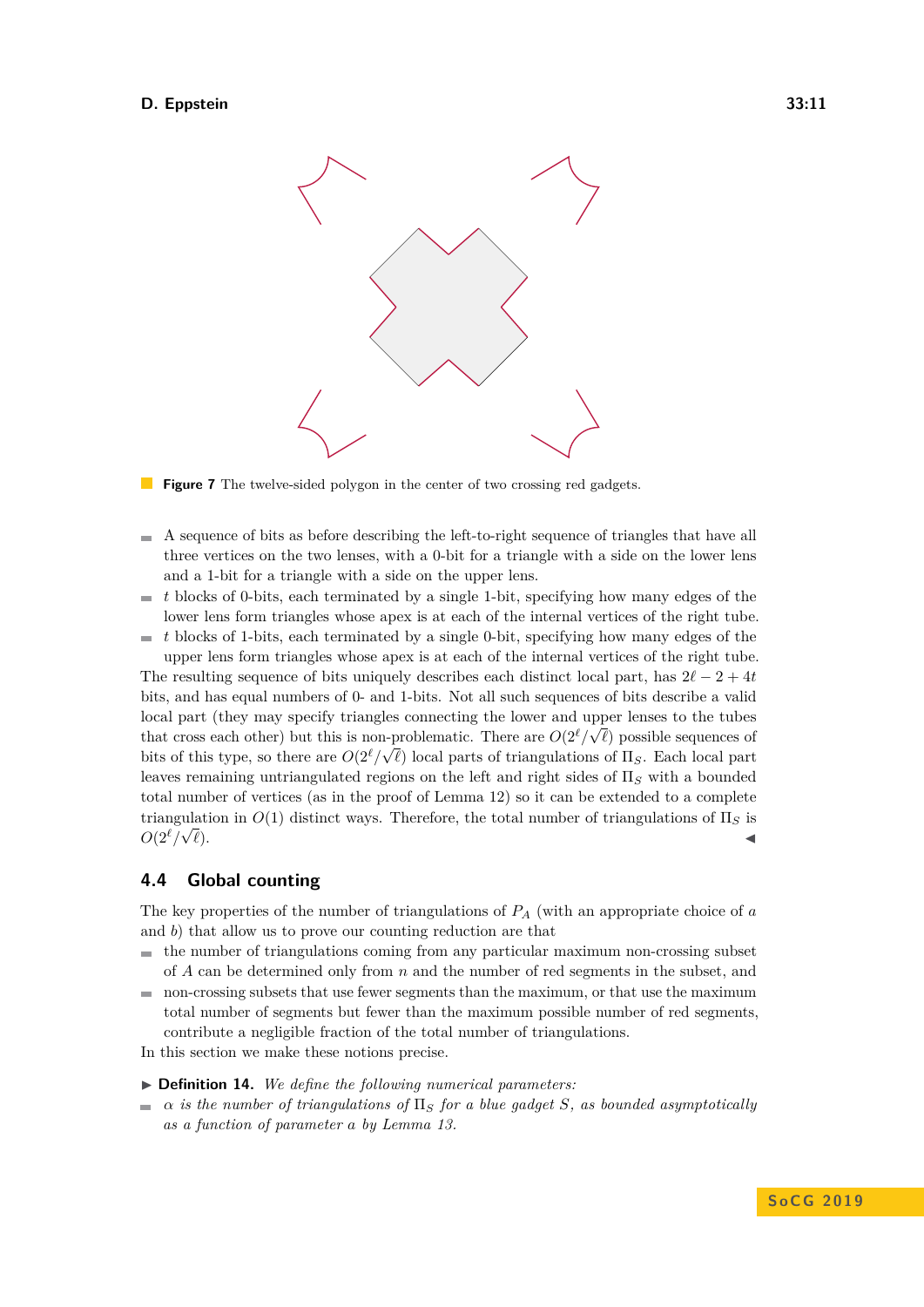#### **33:12 Counting Polygon Triangulations is Hard**

- $\mathcal{B}$  *is the number of triangulations of*  $\Pi_S$  *for a red gadget S, as bounded asymptotically as a function of parameters a and b by [Lemma 13.](#page-9-1)*
- *γ is the number of triangulations of the twelve-sided polygon formed in the center of two* a. *crossing red gadgets by the four shared vertices of the two gadgets and their four neighbors in each gadget [\(Figure 7\)](#page-10-0).*
- $q_{n,r}$ , for any  $n \ge 0$  and  $0 \le r \le n/2$ , is  $\alpha^{n-r} \beta^r \gamma^{(n-2r)/2} a^{2r} (a+b)^{2(n-r)} 2^{3r}$ .

We do not derive an explicit formula for  $\alpha$  and  $\beta$ . Therefore, it is important for us that they can be calculated in polynomial time by dynamic programming, as (for appropriate choices of *a* and *b*) they count triangulations of simple polygons of polynomial size.

 $\blacktriangleright$  **Lemma 15.** Let A be a red–blue arrangement with *n* red and *n* blue segments. Let  $\Xi$  be *a maximum non-crossing subset of A, with r* = *r*(Ξ) *red segments. Then the number of triangulations of*  $P_A$  *in which*  $\Xi$  *forms the active set is*  $q_{n,r}$ *.* 

**Proof.** By [Lemma 8,](#page-6-2) the triangulations with  $\Xi$  active can be partitioned into the polygons  $\Pi_S$  for the active segments of  $\Xi$  and the remaining sub-polygons left by the removal of these polygons, each of which can be triangulated independently and each of which contributes a term to the product in the definition of  $q_{n,r}$ . There are *r* active red segments and  $n-r$  active blue segments, each of which contributes a factor of  $\beta$  or  $\alpha$  (respectively) to the product by which  $q_{n,r}$  was defined. There are 2*r* lenses of passive blue segments and  $2(n - r)$  lenses of passive red segments, each of which contributes a term of  $a$  or  $(a + b)$  to the product, respectively, by [Lemma 10.](#page-7-0)

The *r* active red segments and *r* passive red segments that they cross leave *n* − 2*r* red segments that are passive but not crossed by another red segment. These *n*−2*r* red segments form  $(n - 2r)/2$  twelve-sided polygons where their gadgets cross each other in pairs, with each pair contributing a factor of  $\gamma$  to the product.

The remaining factor of  $2^{3r}$  in the product comes from the *r* passive blue gadgets, each of which has a central quadrilateral between the two red active segments that cross it, and from the *r* passive red gadgets that are crossed by an active red gadget, each of which has two central quadrilaterals between the consecutive pairs of the three active segments that cross it. These  $3r$  quadrilaterals each can be triangulated in two ways.

<span id="page-11-0"></span>▶ **Corollary 16.** *Let*  $a \geq b$ *. Then*  $q_{n,r}/q_{n,r-1} = \Theta(2^{2b})$ *.* 

**Proof.** Increasing the exponent of  $\beta$  by one and decreasing the exponent of  $\alpha$  by one leads to the  $2^{2b}$  change in the total. All of the other changes to the formula for  $q_{n,r}$  are bounded either by a constant (independent of *a* and *b*) or by a power of  $a/(a + b)$ , which is at least 1/2 by the assumption that  $a \geq b$ .

<span id="page-11-1"></span> $\blacktriangleright$  **Lemma 17.** *Suppose the parameters a and b are both upper-bounded by polynomials of <i>n*. *Then*

 $\log_2 q_{n,r} = 2an + 2rb \pm O(n \log n),$ 

*where the constant in the O-notation depends on the bounds on a and b.*

**Proof.** In the formula for  $q_{n,r}$ , each factor of  $\alpha$  contributes  $2a - O(\log n)$  to the logarithm, each factor of *β* contributes  $2a + 2b - O(\log n)$ , each factor of *a* or *b* contributes  $O(\log n)$ , and each factor of  $\gamma$  or 2 contributes  $O(1)$ . The result follows by adding these contributions according to their exponents.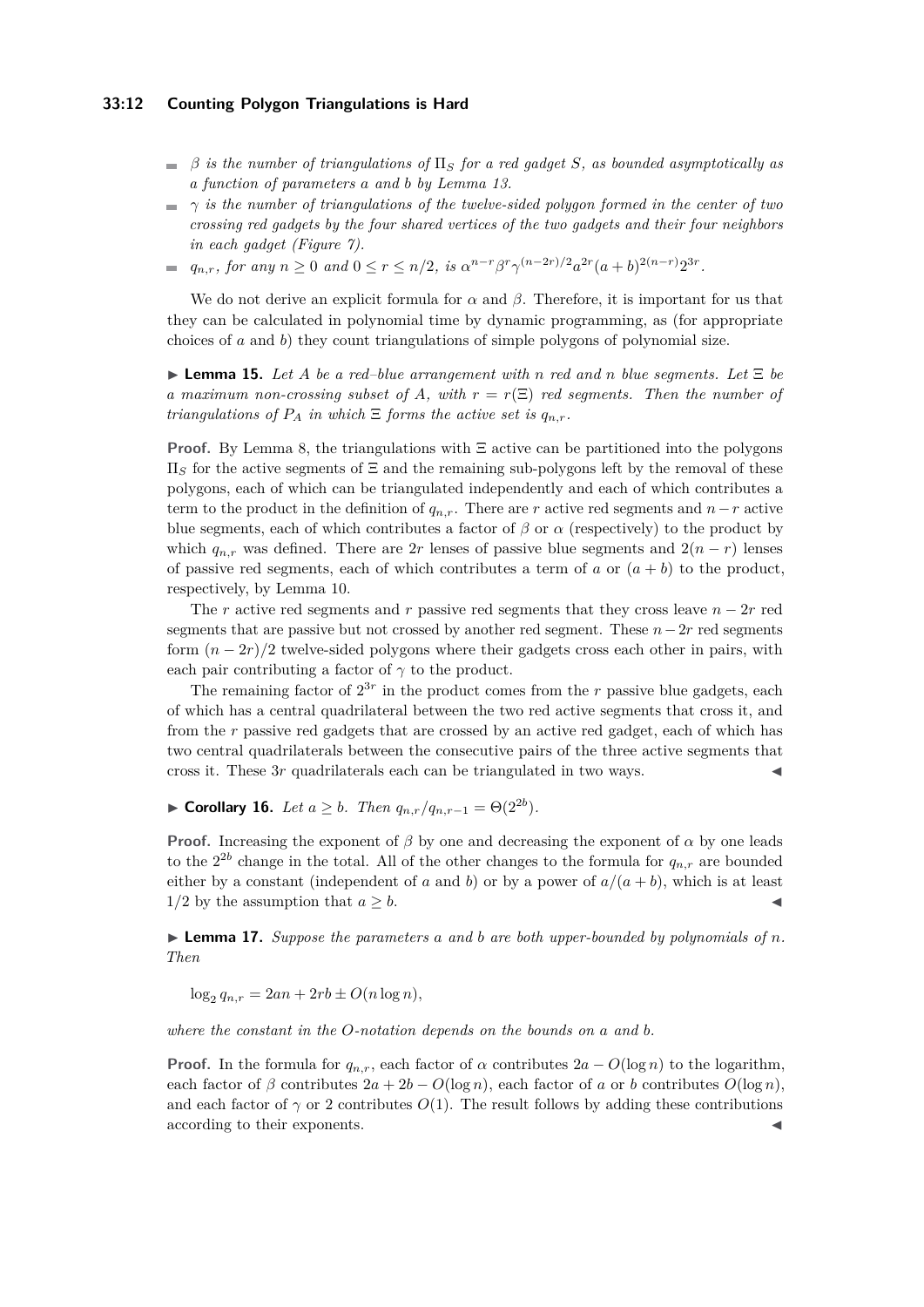<span id="page-12-0"></span> $\triangleright$  **Lemma 18.** *Suppose the parameters a and b are both upper-bounded by polynomials of <i>n*. *Let p denote the number of triangulations of P<sup>A</sup> that do not have a maximum non-crossing subset of A as their active set. Then*

$$
\log_2 p \le 2a(n-1) + 2b(n-1) + O(n \log n).
$$

**Proof.** There are  $2^{2n}$  subsets of the 2*n* segments of *A*, and a smaller number of these subsets that can be a non-maximum active set of a triangulation. The choice of this subset adds  $O(n)$  to the logarithm. For each non-maximum active set, there can be at most *n* − 1 active segments, and the triangulations of the corresponding polygons adds at most  $2a(n-1) + 2b(n-1) - O(n \log n)$  to the logarithm. The local parts of the passive gadgets can be chosen in a number of ways per gadget that is polynomial in *a* and *b*, adding another  $O(n \log n)$  term to the logarithm. Once the active gadgets have been triangulated and the local parts of the passive gadgets have been chosen, the regions that remain to be triangulated have a total of  $O(n)$  vertices, so the number of ways to triangulate them contributes another  $O(n)$  to the logarithm.

## **4.5 Completing the reduction**

We have already described how to transform an arrangement *A* into a polygon *PA*, modulo the choice of the parameters *a* and *b*. To complete the description of our reduction, we need to set *a* and *b* and we need to describe how to recover the number of maximum non-crossing subsets of *A* from the number *N* of triangulations of *PA*.

Given a red–blue arrangement A with n red and n blue segments, set  $b = 2n$ . By [Corollary 16,](#page-11-0)  $q_{n,r-1}$  and  $q_{n,r}$  differ by a factor of approximately  $2^{4n}$ , much larger than the  $2^{2n}$  bound on the total number of non-crossing sets of segments. Therefore, for any given  $r$ and for all sufficiently large *n*, the number of triangulations with a maximum non-crossing set of active segments that includes fewer than  $r$  red segments is strictly less than  $q_{n,r}$ . Next, set  $a = 3n^2$ . This is large enough that, comparing the bounds of [Lemma 17](#page-11-1) and [Lemma 18,](#page-12-0) the number  $p$  of triangulations whose active set is non-maximum is strictly smaller than  $q_{n,0}$ . as the  $O(n \log n)$  term and larger multiple of *b* in the formula for  $\log_2 p$  are not large enough to make up for the smaller multiple of *a* in the same formula.

With these choices of  $a$  and  $b$ , the same reasoning also shows that (for all sufficiently large *n*) the total number of triangulations of any  $P_{A}$  for any arrangement *A'* with fewer red and blue segments than *A* is strictly smaller than  $q_{n,0}$ . Therefore, from the total number *N* of triangulations of *P<sup>A</sup>* we can unambiguously determine the size of *A*.

With these considerations, we are ready to prove the correctness of our reduction:

**Proof of [Theorem 1.](#page-0-0)** Counting triangulations of a given polygon *P* is in  $#P$  by Lemma 2. so we can complete the proof by describing a polynomial-time counting reduction from the number of maximum non-crossing subsets of a red–blue arrangement A (proved #P-hard in [Lemma 6\)](#page-4-1). To transform *A* into a polygon, let *n* be the number of red segments in *A*. Our reduction will work for all sufficiently large *n*; for the bounded values of *n* that are not sufficiently large, directly compute the number of maximum non-crossing subsets of *A* and construct a polygon with the same number of triangulations using the formula for numbers of triangulations of lens polygons of [Lemma 10.](#page-7-0) Otherwise, choose  $a = 4n^2$  and  $b = 3n$  as above, and construct the polygon *PA*. To transform the number *N* of triangulations of the given polygon into the number of maximum non-crossing subsets of *A*, first check whether this number is sufficiently small that it comes from our special-case construction for bounded values of *n*. If so, directly decode it to the number of maximum non-crossing subsets.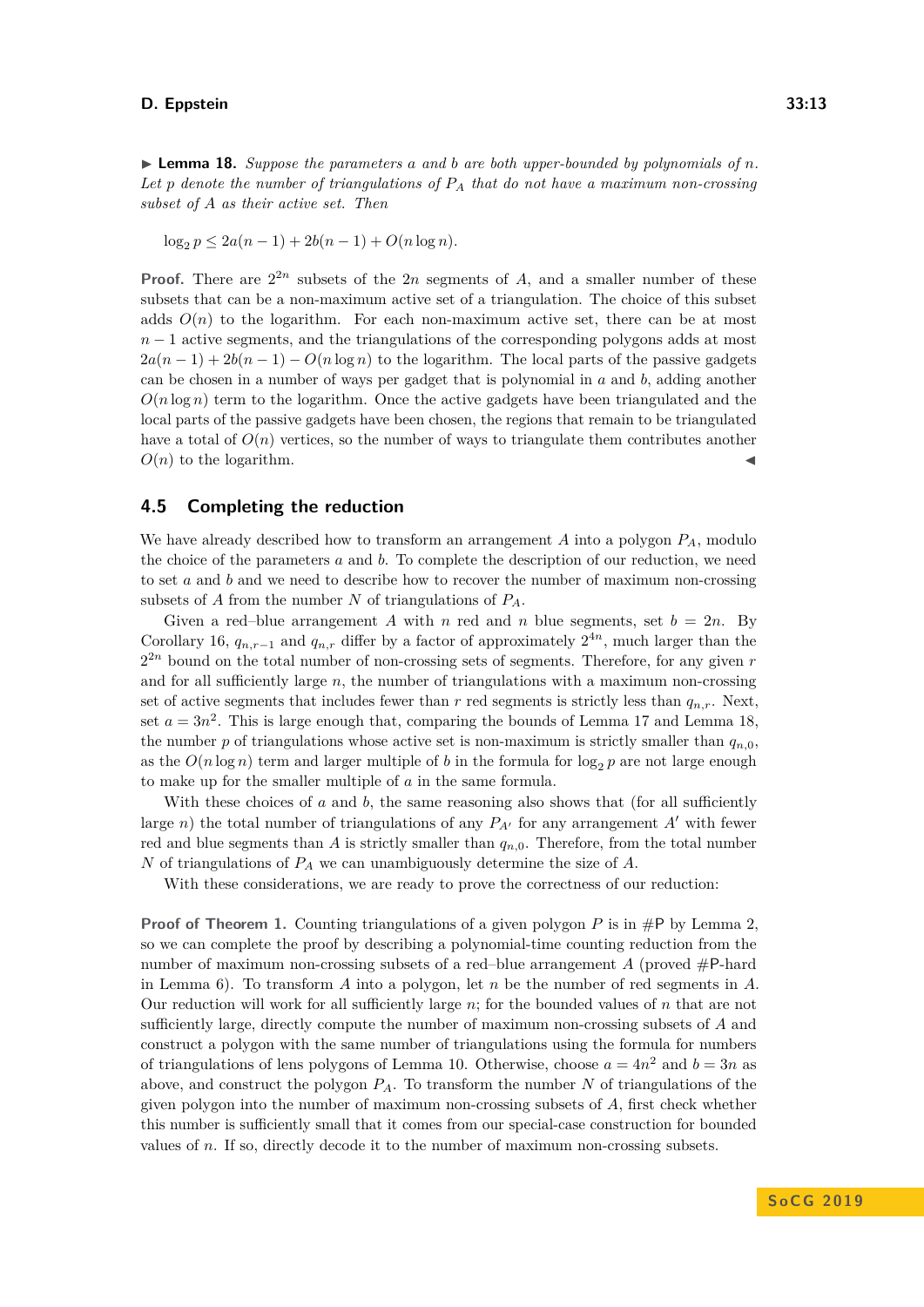#### **33:14 Counting Polygon Triangulations is Hard**

In the remaining case, recover *n* as the unique value that could have produced a polygon *P<sup>A</sup>* with *N* triangulations. For each choice of *r* from *n* down to 0 (in decreasing order) compute the number of maximum non-crossing subsets with *r* red segments as  $N'/q_{n,r}$ (where  $N'$  starts with the value  $N$  and is reduced as the algorithm progresses) and then replace  $N'$  by  $N'$  mod  $q_{n,r}$  before proceeding to the next value of *r*. Sum the numbers of maximum-non-crossing subsets obtained for each value of *r* to obtain the total number of maximum non-crossing subsets.

When computing the number of non-crossing subsets for each value of *r*, the contributions from triangulations whose active segments include more red segments than *r* will already have been subtracted off, by induction. The contributions from triangulations whose active segments include fewer red segments than *r*, or from triangulations that do not have maximum non-crossing sets of active segments, will sum to less than a single multiple of the number of triangulations for each non-crossing set with the given number of red segments, as discussed above. Therefore, each number of non-crossing subsets is computed correctly.

# **5 Conclusions and open problems**

We have shown that counting triangulations of polygons (with holes) is  $\#P$ -complete under Turing reductions. It would be of interest to tighten this result to show completeness under counting reductions, or even under parsimonious reductions. Can this be done, either by strengthening the type of reduction used for the underlying graph problem that we reduce from (independent sets in regular planar graphs) or by finding a different reduction for triangulations that bypasses the Turing reductions used for this graph problem?

In a triangulation of a polygon with holes, every hole has a diagonal connecting its leftmost vertex to a vertex to the left of it in another boundary component. By testing all combinations of these left diagonals, and using dynamic programming to count triangulations of the simple polygon formed by cutting the input along one of these sets of diagonals (avoiding triangulations that use previously-tested diagonals) it is possible to count triangulations of an *n*-vertex polygon with *h* holes in time  $O(n^{h+3})$ . Is the dependence on *h* in the exponent of *n* necessary, or is there a fixed-parameter tractable algorithm for this problem?

More generally, there are many other counting problems in discrete geometry for which we neither know a polynomial time algorithm nor a hardness proof. For instance, we do not know the complexity of counting triangulations, planar graphs, non-crossing Hamiltonian cycles, non-crossing spanning trees, or non-crossing matchings of sets of *n* points in the plane. Are these problems hard?

#### **References**

- <span id="page-13-1"></span>**1** Oswin Aichholzer, Victor Alvarez, Thomas Hackl, Alexander Pilz, Bettina Speckmann, and Birgit Vogtenhuber. An improved lower bound on the minimum number of triangulations. In Sándor Fekete and Anna Lubiw, editors, *Proceedings of the 32nd International Symposium on Computational Geometry (SoCG 2016)*, volume 51 of *Leibniz International Proceedings in Informatics (LIPIcs)*, pages A7:1–A7:16, Dagstuhl, Germany, 2016. Schloss Dagstuhl–Leibniz-Zentrum fuer Informatik. [doi:10.4230/LIPIcs.SoCG.2016.7](http://dx.doi.org/10.4230/LIPIcs.SoCG.2016.7).
- <span id="page-13-0"></span>**2** Oswin Aichholzer, Thomas Hackl, Clemens Huemer, Ferran Hurtado, Hannes Krasser, and Birgit Vogtenhuber. On the number of plane geometric graphs. *Graphs and Combinatorics*, 23(suppl. 1):67–84, 2007. [doi:10.1007/s00373-007-0704-5](http://dx.doi.org/10.1007/s00373-007-0704-5).
- <span id="page-13-2"></span>**3** Oswin Aichholzer, Ferran Hurtado, and Marc Noy. A lower bound on the number of triangulations of planar point sets. *Comput. Geom. Theory and Applications*, 29(2):135–145, 2004. [doi:10.1016/j.comgeo.2004.02.003](http://dx.doi.org/10.1016/j.comgeo.2004.02.003).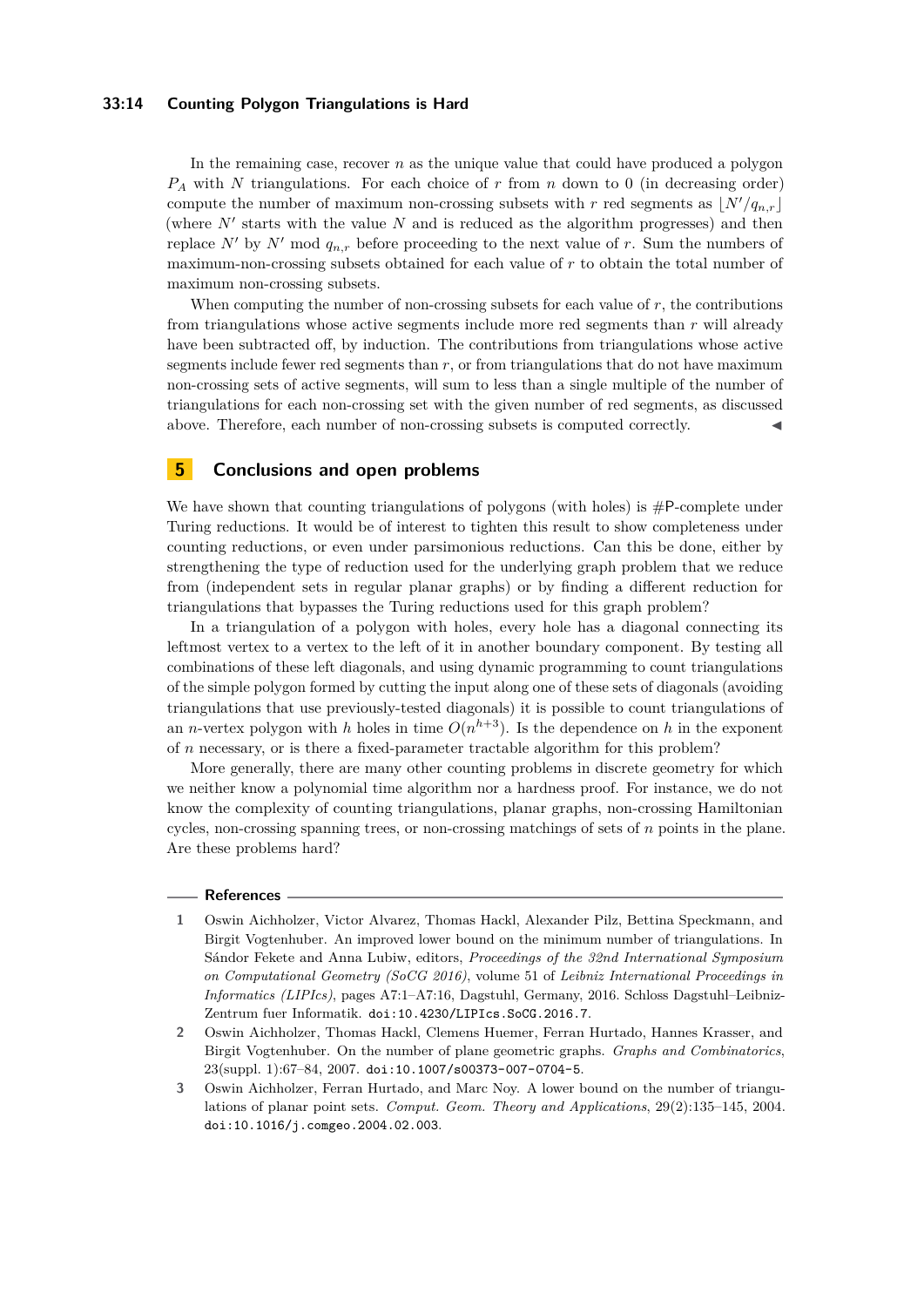- <span id="page-14-5"></span>**4** Oswin Aichholzer, David Orden, Francisco Santos, and Bettina Speckmann. On the number of pseudo-triangulations of certain point sets. *J. Combin. Theory Ser. A*, 115(2):254–278, 2008. [doi:10.1016/j.jcta.2007.06.002](http://dx.doi.org/10.1016/j.jcta.2007.06.002).
- <span id="page-14-1"></span>**5** Victor Alvarez, Karl Bringmann, Radu Curticapean, and Saurabh Ray. Counting triangulations and other crossing-free structures via onion layers. *Discrete Comput. Geom.*, 53(4):675–690, 2015. [doi:10.1007/s00454-015-9672-3](http://dx.doi.org/10.1007/s00454-015-9672-3).
- <span id="page-14-12"></span>**6** Victor Alvarez, Karl Bringmann, Saurabh Ray, and Raimund Seidel. Counting triangulations and other crossing-free structures approximately. *Comput. Geom. Theory and Applications*, 48(5):386–397, 2015. [doi:10.1016/j.comgeo.2014.12.006](http://dx.doi.org/10.1016/j.comgeo.2014.12.006).
- <span id="page-14-10"></span>**7** Victor Alvarez and Raimund Seidel. A simple aggregative algorithm for counting triangulations of planar point sets and related problems. In Timothy Chan and Rolf Klein, editors, *Proceedings of the 29th Annual Symposium on Computational Geometry (SoCG'13)*, pages 1–8, New York, 2013. ACM. [doi:10.1145/2462356.2462392](http://dx.doi.org/10.1145/2462356.2462392).
- <span id="page-14-4"></span>**8** Emile E. Anclin. An upper bound for the number of planar lattice triangulations. *J. Combin. Theory Ser. A*, 103(2):383–386, 2003. [doi:10.1016/S0097-3165\(03\)00097-9](http://dx.doi.org/10.1016/S0097-3165(03)00097-9).
- <span id="page-14-2"></span>**9** Takao Asano, Tetsuo Asano, and Hiroshi Imai. Partitioning a polygonal region into trapezoids. *J. ACM*, 33(2):290–312, 1986. [doi:10.1145/5383.5387](http://dx.doi.org/10.1145/5383.5387).
- <span id="page-14-8"></span>**10** Andrei Asinowski and Günter Rote. Point sets with many non-crossing perfect matchings. *Comput. Geom. Theory and Applications*, 68:7–33, 2018. [doi:10.1016/j.comgeo.2017.05.006](http://dx.doi.org/10.1016/j.comgeo.2017.05.006).
- <span id="page-14-15"></span>**11** Marshall W. Bern and David Eppstein. Mesh generation and optimal triangulation. In Ding-Zhu Du and Frank K. Hwang, editors, *Computing in Euclidean Geometry*, volume 4 of *Lecture Notes Series on Computing*, pages 47–123. World Scientific, 2nd edition, 1995.
- <span id="page-14-9"></span>**12** Sergei Bespamyatnikh. An efficient algorithm for enumeration of triangulations. *Comput. Geom. Theory and Applications*, 23(3):271–279, 2002. [doi:10.1016/S0925-7721\(02\)00111-6](http://dx.doi.org/10.1016/S0925-7721(02)00111-6).
- <span id="page-14-11"></span>**13** Hervé Brönnimann, Lutz Kettner, Michel Pocchiola, and Jack Snoeyink. Counting and enumerating pointed pseudotriangulations with the greedy flip algorithm. *SIAM J. Comput.*, 36(3):721–739, 2006. [doi:10.1137/050631008](http://dx.doi.org/10.1137/050631008).
- <span id="page-14-16"></span>**14** Jérémie Chalopin and Daniel Gonçalves. Every planar graph is the intersection graph of segments in the plane: extended abstract. In Michael Mitzenmacher, editor, *Proceedings of the 41st Annual ACM Symposium on Theory of Computing, STOC 2009, Bethesda, MD, USA, May 31 - June 2, 2009*, pages 631–638, 2009. [doi:10.1145/1536414.1536500](http://dx.doi.org/10.1145/1536414.1536500).
- <span id="page-14-17"></span>**15** Hubert de Fraysseix, János Pach, and Richard Pollack. How to draw a planar graph on a grid. *Combinatorica*, 10:41–51, 1990. [doi:10.1007/BF02122694](http://dx.doi.org/10.1007/BF02122694).
- <span id="page-14-14"></span>**16** Q. Ding, J. Qian, W. Tsang, and C. Wang. Randomly generating triangulations of a simple polygon. In Lusheng Wang, editor, *Computing and Combinatorics: 11th Annual International Conference, COCOON 2005, Kunming, China, August 16–19, 2005, Proceedings*, volume 3595 of *Lecture Notes in Computer Science*, pages 471–480. Springer, Berlin, 2005. [doi:](http://dx.doi.org/10.1007/11533719_48) [10.1007/11533719\\_48](http://dx.doi.org/10.1007/11533719_48).
- <span id="page-14-6"></span>**17** Adrian Dumitrescu, André Schulz, Adam Sheffer, and Csaba D. Tóth. Bounds on the maximum multiplicity of some common geometric graphs. *SIAM J. Discrete Math.*, 27(2):802–826, 2013. [doi:10.1137/110849407](http://dx.doi.org/10.1137/110849407).
- <span id="page-14-0"></span>**18** Martin Dyer, Leslie Ann Goldberg, and Mike Paterson. On counting homomorphisms to directed acyclic graphs. *J. ACM*, 54(6):A27:1–A27:23, 2007. [doi:10.1145/1314690.1314691](http://dx.doi.org/10.1145/1314690.1314691).
- <span id="page-14-13"></span>**19** Peter Epstein and Jörg-Rüdiger Sack. Generating triangulations at random. *ACM Trans. Model. Comput. Simul.*, 4(3):267–278, 1994. [doi:10.1145/189443.189446](http://dx.doi.org/10.1145/189443.189446).
- <span id="page-14-3"></span>**20** Philippe Flajolet and Marc Noy. Analytic combinatorics of non-crossing configurations. *Discrete Math.*, 204(1-3):203–229, 1999. [doi:10.1016/S0012-365X\(98\)00372-0](http://dx.doi.org/10.1016/S0012-365X(98)00372-0).
- <span id="page-14-7"></span>**21** Alfredo García, Marc Noy, and Javier Tejel. Lower bounds on the number of crossing-free subgraphs of  $K_N$ . *Comput. Geom. Theory and Applications*, 16(4):211–221, 2000. [doi:](http://dx.doi.org/10.1016/S0925-7721(00)00010-9) [10.1016/S0925-7721\(00\)00010-9](http://dx.doi.org/10.1016/S0925-7721(00)00010-9).
- <span id="page-14-18"></span>**22** Ferran Hurtado, Marc Noy, and Jorge Urrutia. Flipping edges in triangulations. *Discrete Comput. Geom.*, 22(3):333–346, 1999. [doi:10.1007/PL00009464](http://dx.doi.org/10.1007/PL00009464).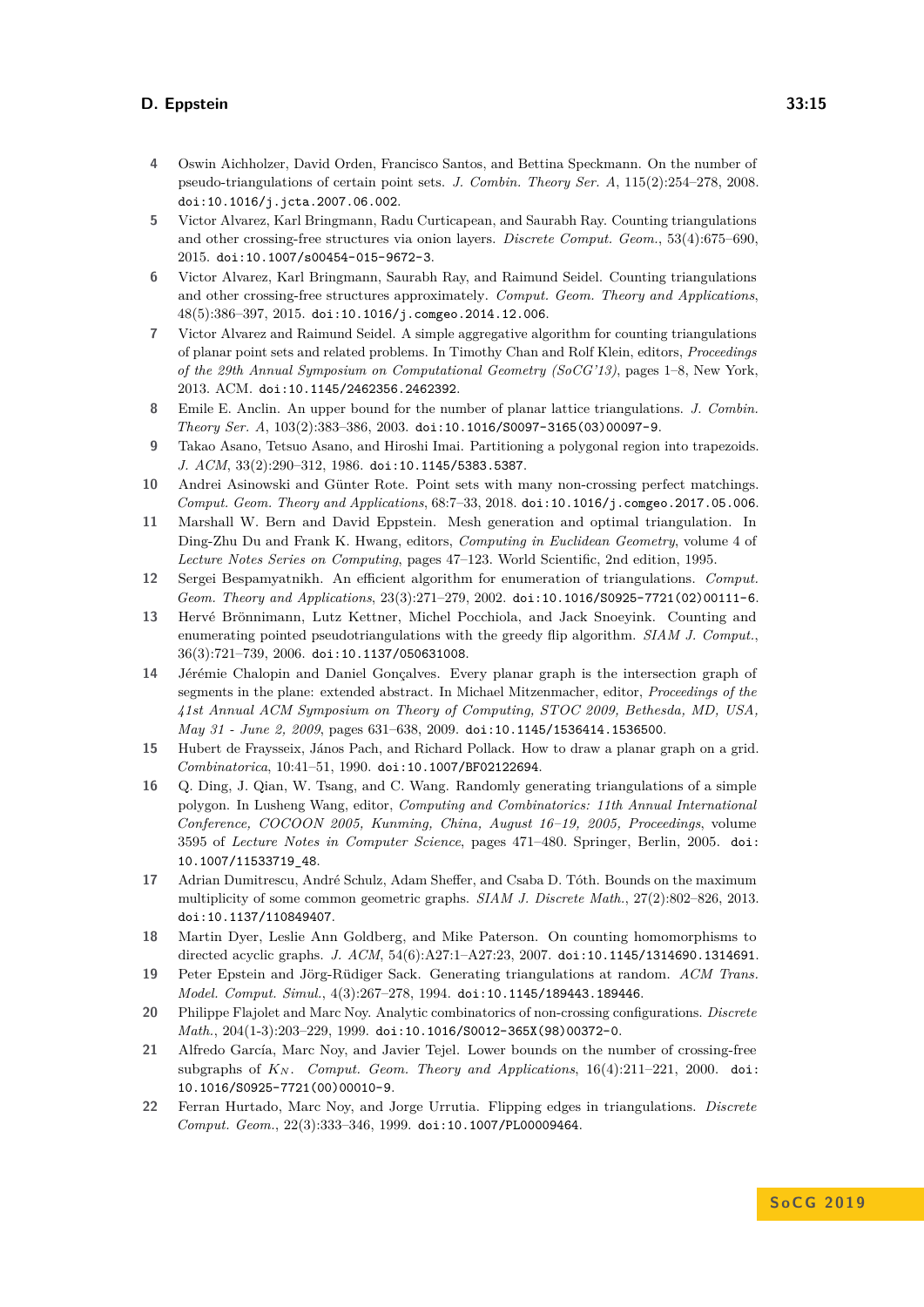#### **33:16 Counting Polygon Triangulations is Hard**

- <span id="page-15-0"></span>**23** F. Jaeger, D. L. Vertigan, and D. J. A. Welsh. On the computational complexity of the Jones and Tutte polynomials. *Math. Proc. Cambridge Philos. Soc.*, 108(1):35–53, 1990. [doi:10.1017/S0305004100068936](http://dx.doi.org/10.1017/S0305004100068936).
- <span id="page-15-6"></span>**24** Volker Kaibel and Günter M. Ziegler. Counting lattice triangulations. In C. D. Wensley, editor, *Surveys in Combinatorics 2003: Papers from the 19th British Combinatorial Conference held at the University of Wales, Bangor, June 29–July 4, 2003*, volume 307 of *London Math. Soc. Lecture Note Ser.*, pages 277–307. Cambridge Univ. Press, Cambridge, UK, 2003. [arXiv:math/0211268](http://arxiv.org/abs/math/0211268).
- <span id="page-15-2"></span>**25** Pegah Kamousi and Subhash Suri. Stochastic minimum spanning trees and related problems. In Philippe Flajolet and Daniel Panario, editors, *Proceedings of the Eighth Workshop on Analytic Algorithmics and Combinatorics, ANALCO 2011, San Francisco, California, USA, January 22, 2011*, pages 107–116. SIAM, 2011. [doi:10.1137/1.9781611973013.12](http://dx.doi.org/10.1137/1.9781611973013.12).
- <span id="page-15-5"></span>**26** Goos Kant and Hans L. Bodlaender. Triangulating planar graphs while minimizing the maximum degree. *Inform. and Comput.*, 135(1):1–14, 1997. [doi:10.1006/inco.1997.2635](http://dx.doi.org/10.1006/inco.1997.2635).
- <span id="page-15-12"></span>**27** Marek Karpinski, Andrzej Lingas, and Dzmitry Sledneu. A QPTAS for the base of the number of crossing-free structures on a planar point set. *Theoretical Computer Science*, 711:56–65, 2018. [doi:10.1016/j.tcs.2017.11.003](http://dx.doi.org/10.1016/j.tcs.2017.11.003).
- <span id="page-15-1"></span>**28** Nathan Linial. Hard enumeration problems in geometry and combinatorics. *SIAM J. Algebraic Discrete Methods*, 7(2):331–335, 1986. [doi:10.1137/0607036](http://dx.doi.org/10.1137/0607036).
- <span id="page-15-4"></span>**29** Anna Lubiw. Decomposing polygonal regions into convex quadrilaterals. In Joseph O'Rourke, editor, *Proceedings of the 1st Symposium on Computational Geometry, Baltimore, Maryland, USA, June 5-7, 1985*, pages 97–106, New York, 1985. ACM. [doi:10.1145/323233.323247](http://dx.doi.org/10.1145/323233.323247).
- <span id="page-15-11"></span>**30** Dániel Marx and Tillmann Miltzow. Peeling and nibbling the cactus: subexponential-time algorithms for counting triangulations and related problems. In Sándor Fekete and Anna Lubiw, editors, *Proceedings of the 32nd International Symposium on Computational Geometry (SoCG 2016)*, volume 51 of *Leibniz International Proceedings in Informatics (LIPIcs)*, pages A52:1–A52:16, Dagstuhl, Germany, 2016. Schloss Dagstuhl–Leibniz-Zentrum fuer Informatik. [doi:10.4230/LIPIcs.SoCG.2016.52](http://dx.doi.org/10.4230/LIPIcs.SoCG.2016.52).
- <span id="page-15-3"></span>**31** Alexander Pilz and Carlos Seara. Convex quadrangulations of bichromatic point sets. In *Proceedings of the 33rd European Workshop on Computational Geometry (EuroCG 2017)*, 2017. URL: [https://mat-web.upc.edu/people/carlos.seara/data/publications/](https://mat-web.upc.edu/people/carlos.seara/data/publications/internationalConferences/EuroCG-17_paper_23.pdf) [internationalConferences/EuroCG-17\\_paper\\_23.pdf](https://mat-web.upc.edu/people/carlos.seara/data/publications/internationalConferences/EuroCG-17_paper_23.pdf).
- <span id="page-15-13"></span>**32** Saurabh Ray and Raimund Seidel. A simple and less slow method for counting triangulations and for related problems. In *Proceedings of the 20th European Workshop on Computational Geometry (EuroCG 2004)*, 2004. URL: <https://hdl.handle.net/11441/55368>.
- <span id="page-15-9"></span>**33** Francisco Santos and Raimund Seidel. A better upper bound on the number of triangulations of a planar point set. *J. Combin. Theory Ser. A*, 102(1):186–193, 2003. [doi:10.1016/](http://dx.doi.org/10.1016/S0097-3165(03)00002-5) [S0097-3165\(03\)00002-5](http://dx.doi.org/10.1016/S0097-3165(03)00002-5).
- <span id="page-15-14"></span>**34** Edward R. Scheinerman. *Intersection Classes and Multiple Intersection Parameters of Graphs*. PhD thesis, Princeton University, 1984.
- <span id="page-15-15"></span>**35** Walter Schnyder. Embedding planar graphs on the grid. In David S. Johnson, editor, *Proceedings of the First Annual ACM–SIAM Symposium on Discrete Algorithms, SODA 1990, 22-24 January 1990, San Francisco, California, USA*, pages 138–148, 1990. URL: <https://dl.acm.org/citation.cfm?id=320176.320191>.
- <span id="page-15-10"></span>**36** Raimund Seidel. On the number of triangulations of planar point sets. *Combinatorica*, 18(2):297–299, 1998. [doi:10.1007/PL00009823](http://dx.doi.org/10.1007/PL00009823).
- <span id="page-15-7"></span>**37** Micha Sharir and Adam Sheffer. Counting triangulations of planar point sets. *Electron. J. Combin.*, 18(1):P70:1–P70:74, 2011. URL: [https://emis.ams.org/journals/EJC/Volume\\_](https://emis.ams.org/journals/EJC/Volume_18/PDF/v18i1p70.pdf) [18/PDF/v18i1p70.pdf](https://emis.ams.org/journals/EJC/Volume_18/PDF/v18i1p70.pdf).
- <span id="page-15-8"></span>**38** Micha Sharir, Adam Sheffer, and Emo Welzl. Counting plane graphs: perfect matchings, spanning cycles, and Kasteleyn's technique. *J. Combin. Theory Ser. A*, 120(4):777–794, 2013. [doi:10.1016/j.jcta.2013.01.002](http://dx.doi.org/10.1016/j.jcta.2013.01.002).